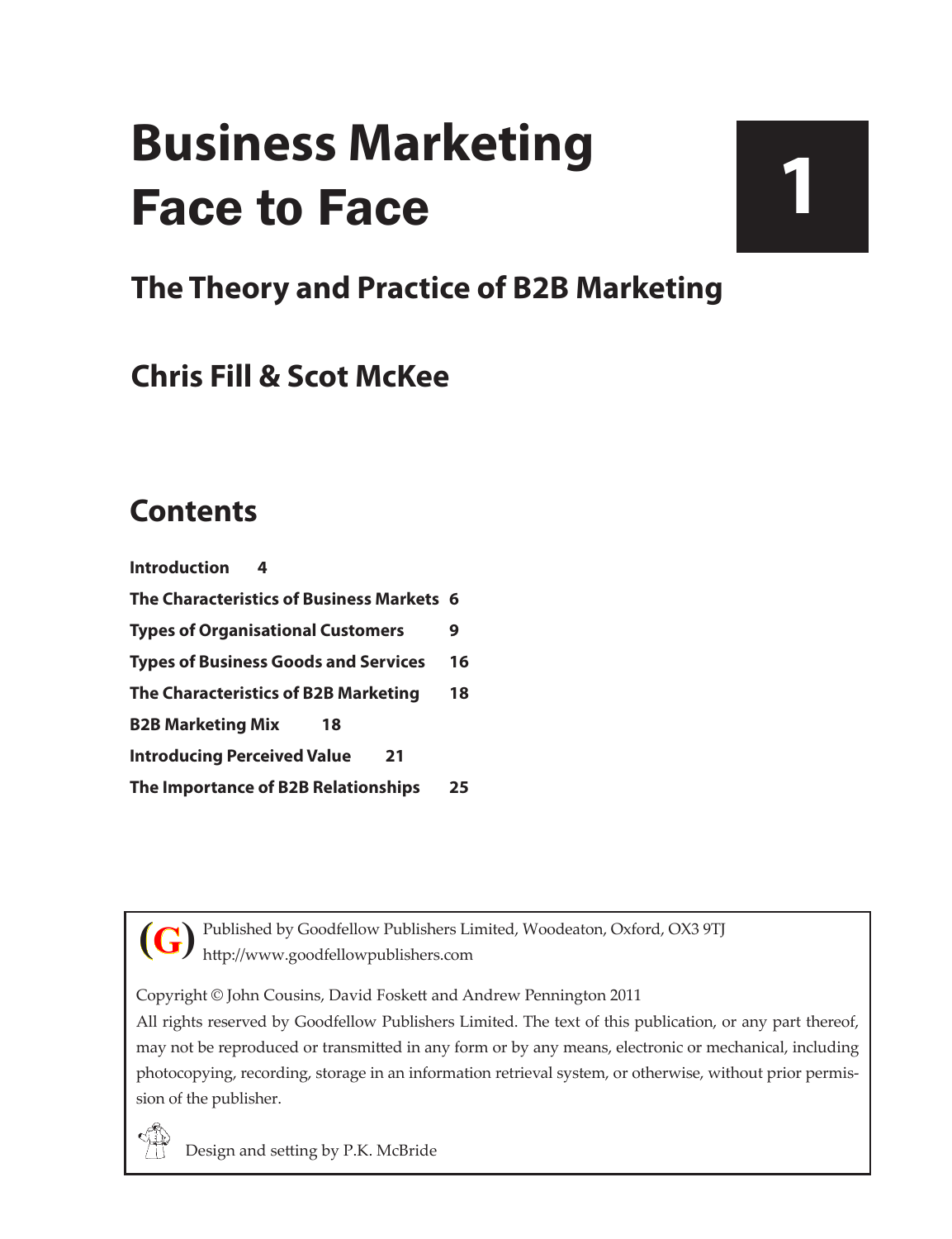# **1 An Introduction to Business Marketing**

### **Overview**

This chapter explores some of the principal characteristics used to define business markets and marketing. It establishes the key elements of business-to-business (B2B) marketing and makes comparisons with the better-known business-to-consumer (B2C) sector. This leads to a consideration of appropriate definitions, parameters and direction for the book.

After setting out the main types of organisations that operate in the B2B sector and categorising the goods and services that they buy or sell, the chapter introduces ideas about the business marketing mix, perceived value, supply chains, interorganisational relationships and relationship marketing.

This opening chapter lays down the vital foundations and key principles which are subsequently developed in the book.

# **Aims and objectives**

The aim of this chapter is to introduce and explore the characteristics and dimensions of business-to-business marketing.

#### **The objectives of this chapter are to enable readers to:**

- **1** Consider the nature, scope and characteristics of business markets.
- **2** Identify the different types of organisational customers
- **3** Categorise the goods and services that are sold and bought in the sector.
- **4** Explore the characteristics of B2B marketing.
- **5** Describe the perceived value and supply chain concepts.
- **6** Explain the importance of relationships in B2B marketing.